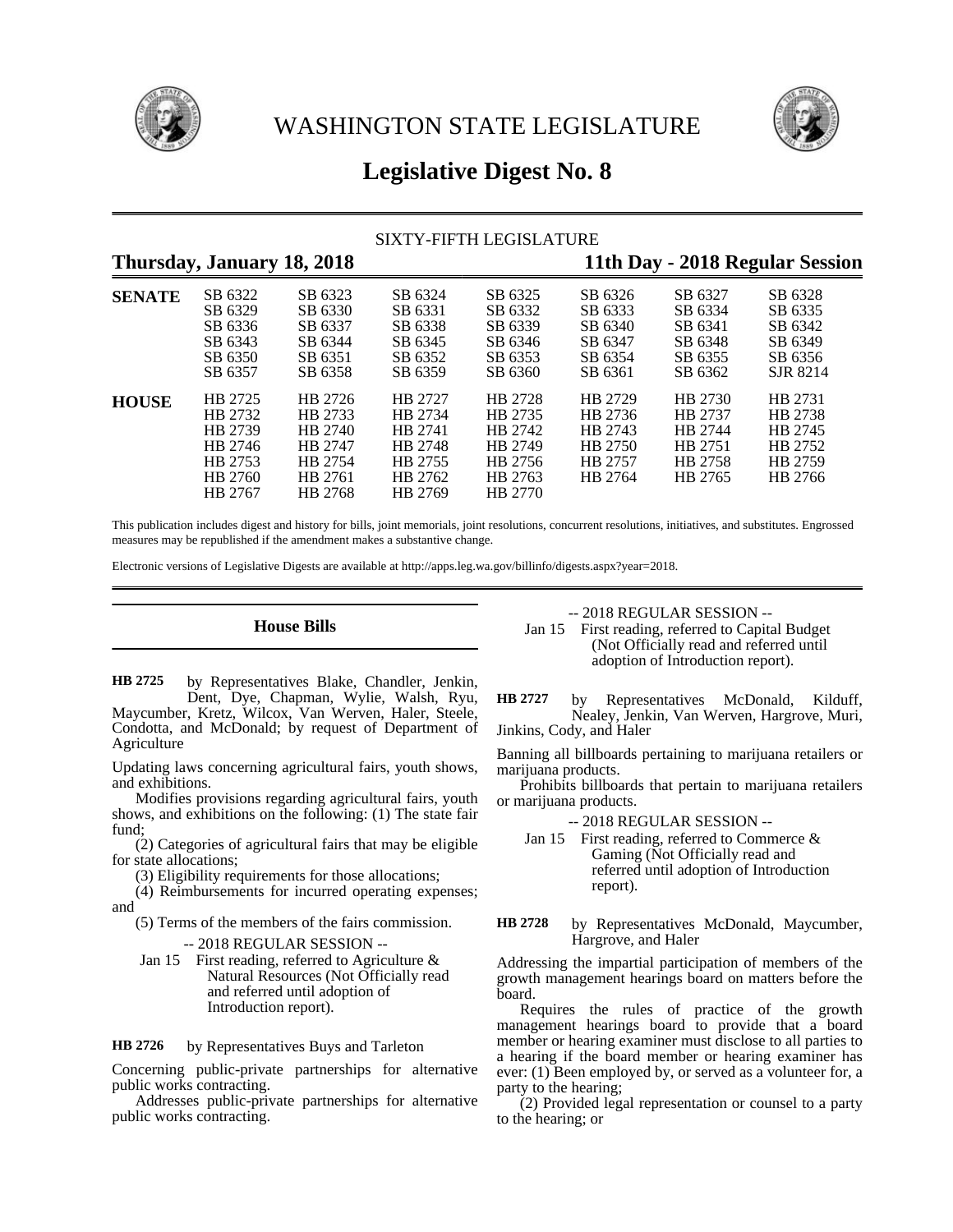(3) Been a member of the board of directors of a party to the hearing.

Authorizes a court in reviewing a board decision, in the event that a board member fails to abide by disclosure and disqualification requirements, to do either or both of the following: (1) Invalidate and remand the decision by the board; and/or

(2) Impose sanctions or a monetary penalty on a member of the board.

- -- 2018 REGULAR SESSION --
- Jan 15 First reading, referred to Environment (Not Officially read and referred until adoption of Introduction report).
- by Representatives McBride, Kloba, and Jinkins **HB 2729**

Concerning accessible public on-street parking for individuals with a physical disability.

Requires each county and city to prepare a plan to address the phase-in of retrofitting streets with accessible on-street parking spaces for individuals with a physical disability.

-- 2018 REGULAR SESSION --

- Jan 15 First reading, referred to Local Government (Not Officially read and referred until adoption of Introduction report).
- by Representatives Jinkins, Steele, Chapman, Wilcox, Blake, Eslick, Haler, Tharinger, and Slatter **HB 2730**

Encouraging employers to promote and support workers' educational attainment.

Provides a business and occupation tax credit and a public utility tax credit to small and medium employers for contributions made to their employees' educational expenses.

Requires the department of revenue to keep a running total of credits approved for each calendar year.

Requires the application for the tax credits to be submitted to the department before making a contribution to qualified educational expenses.

Expires January 1, 2029.

### -- 2018 REGULAR SESSION --

Jan 15 First reading, referred to Finance (Not Officially read and referred until adoption of Introduction report).

by Representatives Jinkins, Macri, Cody, Tharinger, Kilduff, Slatter, Clibborn, Stonier, Valdez, Robinson, Riccelli, Hansen, Orwall, Stanford, Gregerson, Doglio, and Frame **HB 2731**

Concerning collection of medical debt.

Modifies medical debt collection provisions regarding: (1) Collection of prejudgment interest not allowed by hospitals or other medical services providers;

- (2) Personal property exemptions;
- (3) Form of writ of garnishment;
- (4) Amounts exempt from garnishment; and

(5) Collection agency to provide itemized bill to debtor.

-- 2018 REGULAR SESSION --

- Jan 15 First reading, referred to Judiciary (Not Officially read and referred until adoption of Introduction report).
- Jan 18 Scheduled for public hearing in the House Committee on Judiciary at 1:30 PM. (Subject to change)
- by Representatives Johnson, Lytton, Dent, Morris, Chandler, Manweller, and Chapman **HB 2732**

Providing enhanced payment to low volume, small rural hospitals.

Increases payments for recipients eligible for medical assistance programs for services provided by a hospital, regardless of the beneficiary's managed care enrollment status, to one hundred fifty percent of the hospital's feefor-service rates, when services are provided by a hospital that: (1) Has less than fifty available acute care beds;

(2) Is not currently designated as a critical access hospital, and does not meet current federal eligibility requirements for designation as a critical access hospital; and

(3) Has combined medicare and medicaid inpatient days greater than fifty percent.

-- 2018 REGULAR SESSION --

Jan 15 First reading, referred to Health Care & Wellness (Not Officially read and referred until adoption of Introduction report).

by Representatives Orcutt, Chapman, Maycumber, Tharinger, Dent, Kretz, Blake, Fitzgibbon, and Muri **HB 2733**

Establishing a prescribed burn certification program at the department of natural resources.

Requires the department of natural resources to create a prescribed burn manager certification program for those who practice prescribed burning in the state.

- -- 2018 REGULAR SESSION --
- Jan 15 First reading, referred to Agriculture & Natural Resources (Not Officially read and referred until adoption of Introduction report).

by Representatives Lytton, Jinkins, Pollet, and Frame **HB 2734**

Eliminating certain tax preferences not being used and recommended for repeal as determined by the joint legislative audit and review committee.

Eliminates the tax preference for wood biomass fuel.

Repeals RCW 82.16.055 regarding deductions relating to energy conservation or production from renewable resources.

- -- 2018 REGULAR SESSION --
- Jan 15 First reading, referred to Technology & Economic Development (Not Officially read and referred until adoption of Introduction report).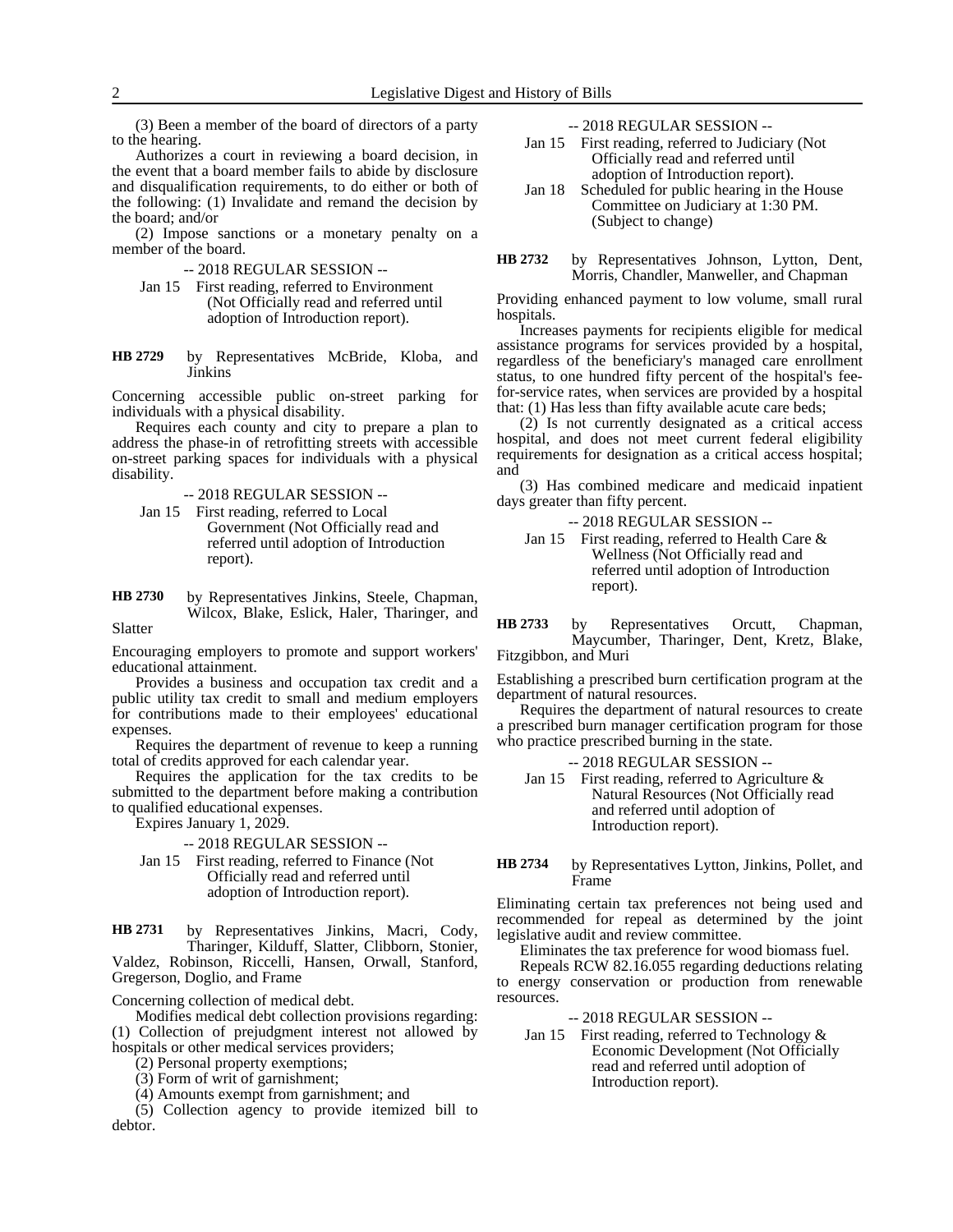by Representatives Young, Peterson, and Kretz; by request of Pollution Liability Insurance Agency **HB 2735**

Concerning public disclosure of certain information procured or obtained pursuant to a loan or grant application under the underground storage tank revolving loan and grant program.

Exempts the following from disclosure under the public records act: Financial information, business plans, and commercial information and records required by an agency as an exhibit to a main application for a loan or grant provided by the underground storage tank revolving loan and grant program or requested by an agency to aid in evaluating a business or individual's application for a loan or grant provided by the underground storage tank revolving loan and grant program; this exemption does not apply to a main application and resulting agency work product.

-- 2018 REGULAR SESSION --

- Jan 15 First reading, referred to Environment (Not Officially read and referred until adoption of Introduction report).
- Jan 18 Scheduled for public hearing in the House Committee on Environment at 8:00 AM. (Subject to change)

### by Representative Sells **HB 2736**

Concerning the statute of limitations for unfair labor practice complaints filed in superior court.

Prohibits a complaint from being processed for an unfair labor practice occurring more that six months before the filing of the complaint in superior court.

-- 2018 REGULAR SESSION --

Jan 15 First reading, referred to Judiciary (Not Officially read and referred until adoption of Introduction report).

by Representatives Appleton, Nealey, McBride, Lytton, Peterson, Griffey, Doglio, and Wylie **HB 2737**

Studying the constitutional and statutory obligations and tax revenue capacity of local government entities.

Requires the department of commerce to conduct a study that analyzes local governments' revenue capacity in relation to its constitutional and statutory obligations.

Makes an appropriation from the liquor revolving fund to the department of commerce for purposes of the study. Expires June 30, 2019.

-- 2018 REGULAR SESSION --

Jan 15 First reading, referred to Local Government (Not Officially read and referred until adoption of Introduction report).

by Representatives Doglio, Dolan, Appleton, Peterson, Macri, McBride, and Pollet **HB 2738**

Requiring permission to bring a concealed firearm into another person's residence or dwelling place.

Prohibits a person from carrying a concealed firearm into the residence or dwelling place of another person

without first obtaining the express permission of the owner or person in legal control or possession of the residence or dwelling place.

Requires the court, upon conviction for a violation, to: (1) Order the person to surrender any concealed pistol license; and

(2) Prohibit the person from obtaining a concealed pistol license for a period of five years from the date of conviction.

-- 2018 REGULAR SESSION --

Jan 15 First reading, referred to Judiciary (Not Officially read and referred until adoption of Introduction report).

by Representatives Chapman, Reeves, and Tharinger **HB 2739**

Concerning veterans' assistance levies.

Addresses the veterans' assistance levy.

Requires the levy to be imposed by the legislative authority of the county as: (1) A separate levy, independent of the regular property tax levy; or

(2) Part of its levy authorized in RCW 84.52.043 (1) (b).

States that if the consolidated tax levy rate still exceeds certain limitations, the certified property tax levy rates authorized for veterans' assistance must be reduced on a pro rata basis or eliminated.

-- 2018 REGULAR SESSION --

- Jan 15 First reading, referred to Community Development, Housing & Tribal Affairs (Not Officially read and referred until adoption of Introduction report).
- by Representatives Fitzgibbon, Springer, and Tharinger **HB 2740**

Ensuring that water is available for permit exempt and instream uses.

Addresses the availability of water for permit exempt and instream uses.

States that, to achieve the goals of this act, significant legislative action is needed to address both the impact of new development on streamflows and to restore and enhance properly functioning watersheds to preserve and enhance instream resources.

Directs the department of ecology to: (1) Implement a program to restore and enhance streamflows by establishing watershed restoration and enhancement committees and develop and implement plans for streamflow restoration to support vibrant fish and wildlife, including restoring threatened and endangered salmonids;

(2) Prepare and adopt a watershed restoration and enhancement plan for certain water resource inventory areas;

(3) Distribute to the state building code council and to each county, city, town, or other local permitting authority, a list of each of the sixty-two water resource inventory areas and an identification of the statutes, rules, and other legal authorities that apply to groundwater uses in each of the areas;

(4) Initiate a pilot project to measure water use from all new groundwater withdrawals in water resource inventory area 9 (Duwamish-Green);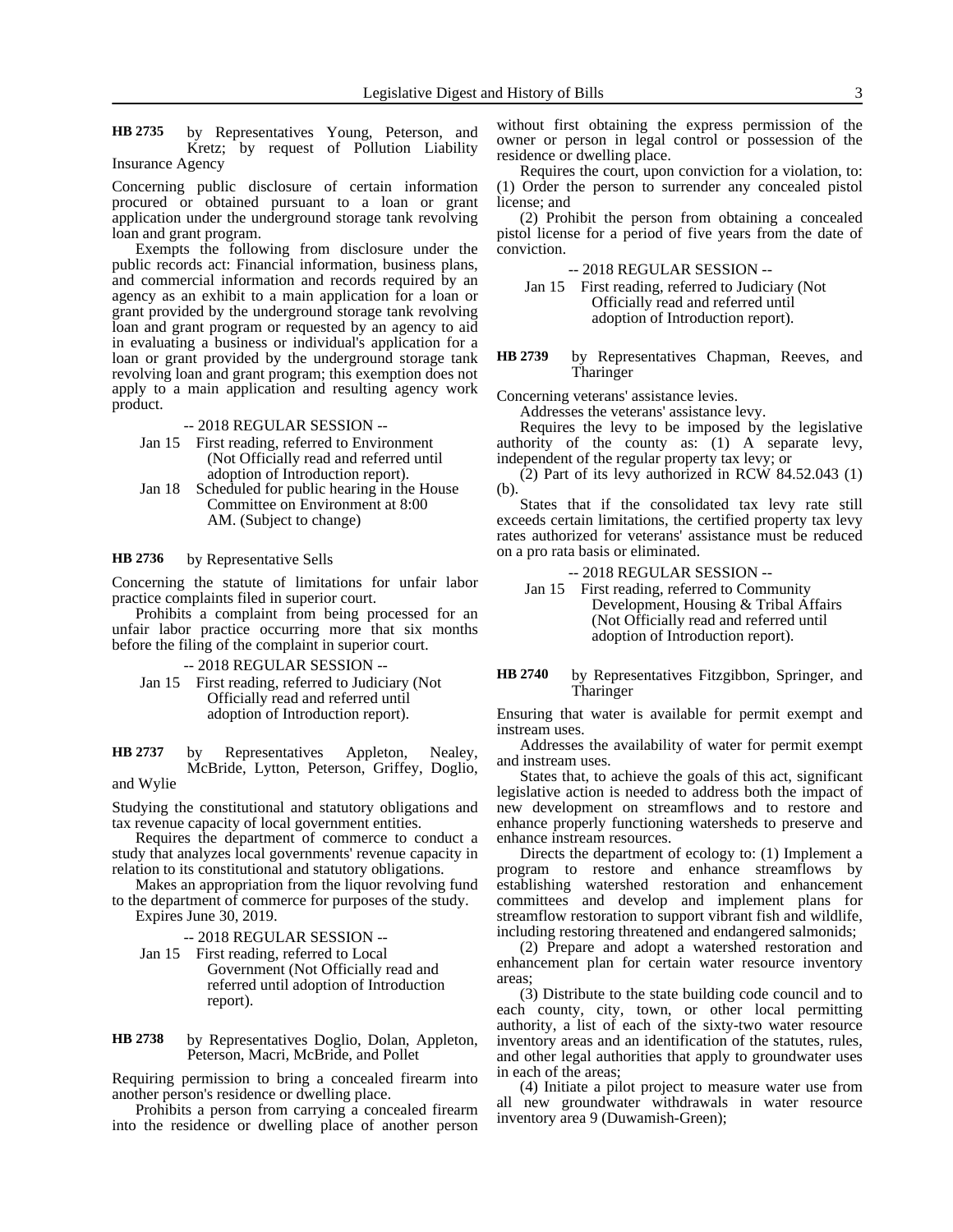(6) Implement a program to restore and enhance streamflows to develop and implement plans to restore streamflows to levels necessary to support sustainable salmon populations.

Authorizes the state finance committee to issue general obligation bonds to provide funds for the watershed restoration and enhancement program.

Creates the joint legislative task force on water supply to: (1) Review the treatment of surface water and groundwater appropriations as they relate to instream flows and fish habitat;

(2) Develop and recommend a mitigation sequencing process and scoring system to address the appropriations; and

(3) Review the state supreme court decision in *Foster v. Department of Ecology*.

Creates the watershed restoration and enhancement account, the watershed restoration and enhancement taxable bond account, and the watershed restoration and enhancement bond account.

-- 2018 REGULAR SESSION --

- Jan 15 First reading, referred to Agriculture  $\&$ Natural Resources (Not Officially read and referred until adoption of Introduction report).
- Jan 16 Public hearing in the House Committee on Agriculture & Natural Resources at 10:00 AM.

by Representatives Clibborn, Fey, and Tarleton; by request of Department of **HB 2741**

# Transportation

Concerning reimbursement of the financing of the Alaskan Way viaduct replacement project.

Requires the tolling authority to establish, and the department of transportation to charge and collect, tolls and fees on the portion of state route number 99 that is a deep bore tunnel for certain costs and financial requirements of the tolled portion of the Alaskan Way viaduct replacement project.

Requires the department of transportation, in consultation with the office of the state treasurer, for determining the amount of bonds to be designated as reimbursable bonds and enabling the tolling authority to establish the initial toll rates on the portion of state route number 99 that is a deep bore tunnel, to prepare and submit an Alaskan Way viaduct replacement project toll reimbursement plan to the tolling authority.

Requires toll charges to be used to repay the transportation partnership account for amounts transferred from the transportation partnership account to the highway bond retirement fund.

- -- 2018 REGULAR SESSION --
- Jan 15 First reading, referred to Transportation (Not Officially read and referred until adoption of Introduction report).
- by Representatives Doglio, Tarleton, Fey, Appleton, Bergquist, and Tharinger **HB 2742**

Establishing maritime Puget Sound regional prevailing wages.

Requires all data collected by the department of labor and industries, for establishing the shipbuilding and ship repair prevailing rate of wage, in Clallam, Jefferson, Kitsap, Mason, Thurston, Pierce, King, Snohomish, Skagit, Whatcom, Island, and San Juan counties to be used to establish the maritime Puget Sound regional rate using the collective data from these counties.

Requires the survey data to be recalculated and republished in the next semiannual wage publication for any newly established rates for shipbuilding and ship repair established before the effective date of this act.

-- 2018 REGULAR SESSION --

Jan 15 First reading, referred to Labor & Workplace Standards (Not Officially read and referred until adoption of Introduction report).

by Representatives Springer, Graves, Slatter, McBride, Goodman, Rodne, Appleton, and **HB 2743**

Tharinger

Concerning the integration of reclaimed water, water system planning, and groundwater source protection.

Requires a permit applicant or permittee to enter into a written agreement with the group A public water system before he or she may distribute, supply, use, or otherwise make available reclaimed water for use or distribution at one or more locations within the retail or wholesale service area of a group A public water system.

Requires the permit applicant or permittee and the affected group A public water system to enter into a written agreement that contains terms and conditions to protect groundwater quality before he or she may convey, distribute, store, supply, or use reclaimed water at one or more locations within, or in hydrologic connection to, an aquifer or groundwater source covered by a critical aquifer recharge area, a wellhead protection area, or a sole source aquifer area.

-- 2018 REGULAR SESSION --

Jan 15 First reading, referred to Agriculture & Natural Resources (Not Officially read and referred until adoption of Introduction report).

by Representatives Klippert and Haler **HB 2744**

Prohibiting marijuana licensees from engaging in activities that can be seen or smelled from public places or nearby properties.

Prohibits a marijuana producer, processor, or research entity from engaging in marijuana production, processing, or storage activity that can either be readily seen by normal unaided vision, or readily smelled, from a public place or private property on which a housing unit is located.

-- 2018 REGULAR SESSION --

Jan 15 First reading, referred to Commerce & Gaming (Not Officially read and referred until adoption of Introduction report).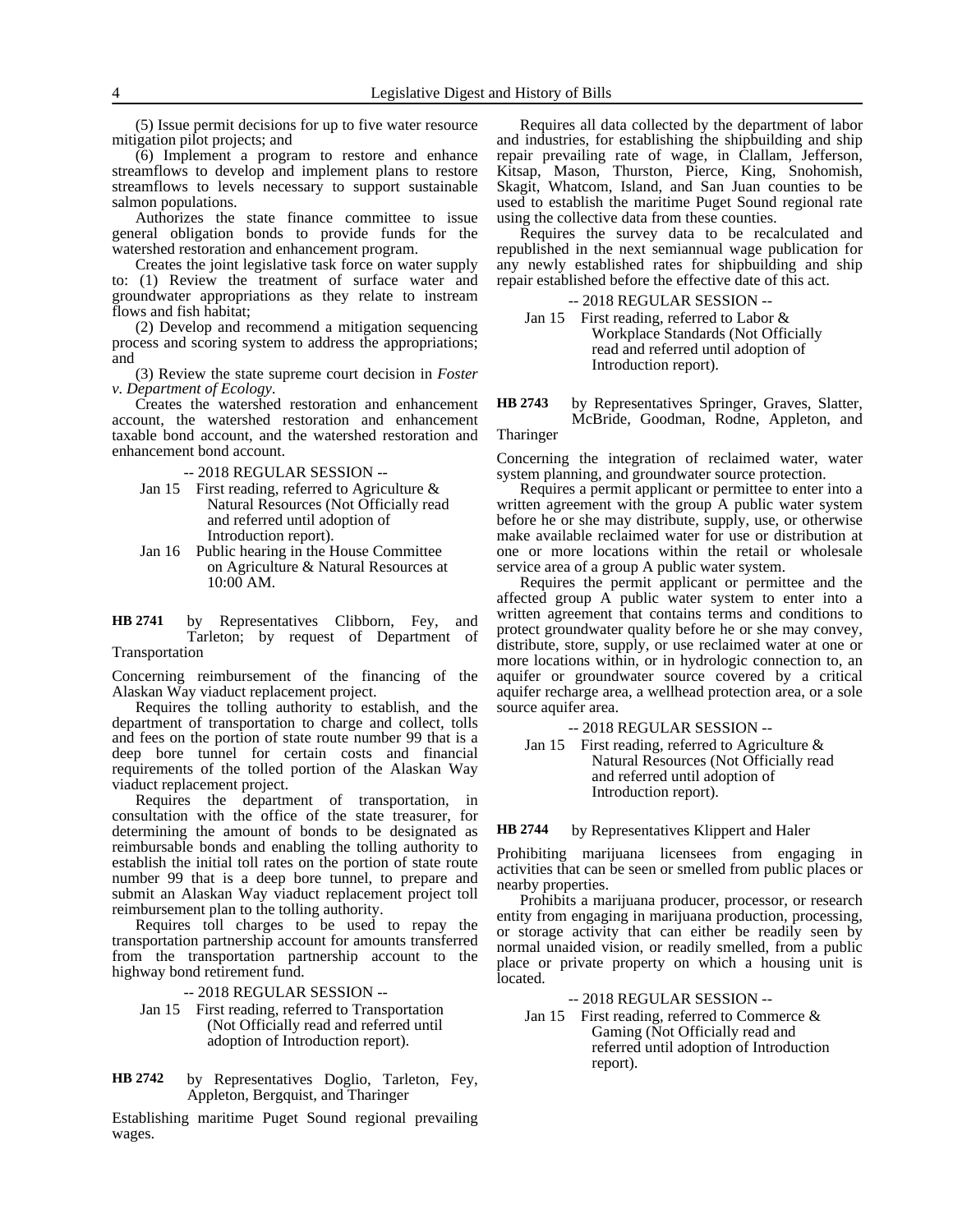by Representatives Kirby and Vick; by request of State Treasurer **HB 2745**

Concerning lost or destroyed state warrants, bonds, and other instruments.

Modifies provisions relating to the loss or destruction of state warrants, bonds, and other instruments.

-- 2018 REGULAR SESSION --

Jan 15 First reading, referred to Business & Financial Services (Not Officially read and referred until adoption of Introduction report).

by Representatives Hudgins, Macri,<br>Goodman, Dolan, Stanford, Lovick, Goodman, Dolan, Stanford, Lovick, Fitzgibbon, Gregerson, Robinson, Sells, Frame, Appleton, Bergquist, Peterson, and Slatter **HB 2746**

Providing options for local governments to adopt alternative voting procedures.

Allows a county, city, town, or district to: (1) Eliminate the primary for a single or multiple position office within their jurisdiction; or

(2) Use a proportional voting system for an office with multiple positions.

Prohibits a primary from being held for an office where the primary has been eliminated.

Requires the secretary of state to approve a proportional voting system before it is adopted by a county, city, town, or district.

Allows the following to authorize a change to their electoral system: A school board; the legislative authority of a city or town; the commissioner of a county; the legislative authority of a code city or town; the board of fire commissioners of a fire protection district; and the port commission.

-- 2018 REGULAR SESSION --

Jan 15 First reading, referred to State Government, Elections & Information Technology (Not Officially read and referred until adoption of Introduction report).

by Representatives Wylie, Harris, Johnson, Pellicciotti, Pollet, Stonier, Kloba, Chapman, **HB 2747**

Valdez, Appleton, Muri, Jinkins, Goodman, Gregerson, Doglio, Tharinger, and Slatter

Allowing a deduction for out-of-pocket medical expenses from the calculation of disposable income for senior property tax programs.

Declares an intent to provide a permanent deduction for out-of-pocket medical expenses in the calculation of disposable income for senior property tax exemption and deferral programs.

-- 2018 REGULAR SESSION --

- Jan 15 First reading, referred to Finance (Not Officially read and referred until adoption of Introduction report).
- by Representatives Santos, Stonier, Muri, and Pollet **HB 2748 HB 2751**

Modifying the learning assistance program.

Modifies the learning assistance program by making the allowable uses of program funds more flexible and requiring that the expenditure of funds be consistent with the Washington integrated student supports protocol to balance local control and state accountability.

-- 2018 REGULAR SESSION --

Jan 15 First reading, referred to Education (Not Officially read and referred until adoption of Introduction report).

by Representatives Orcutt, Chapman, Nealey, Tarleton, Eslick, Morris, Muri, Gregerson, Doglio, Smith, Wilcox, Griffey, Slatter, Young, and McDonald **HB 2749**

Allowing a local sales and use tax as a credit against the state sales tax for rural high-speed internet infrastructure without increasing the total sales and use tax rate.

States that, without increasing the total sales and use tax rate, this act allows a local sales and use tax as a credit against the state sales tax for rural high-speed internet infrastructure.

-- 2018 REGULAR SESSION --

Jan 15 First reading, referred to Technology  $\&$ Economic Development (Not Officially read and referred until adoption of Introduction report).

by Representatives Tharinger, Johnson, Cody, Stonier, Slatter, Robinson, Jinkins, Appleton, **HB 2750**

Muri, and Gregerson

Concerning quality in assisted living facilities.

Creates the assisted living facility quality council and requires the council to make recommendations on measuring quality, providing consumer information, and reporting value.

Creates the assisted living facilities quality measurement program within the department of social and health services to provide consumers with information and data about the facilities to allow them to make informed decisions about residential options.

Imposes civil penalties of up to: (1) Three thousand dollars for each incident that violates facility licensing statutes or rules and other related rules and laws; and

(2) Ten thousand dollars for a current or former licensed provider who is operating an unlicensed facility.

Requires the receipts from the civil penalties to be deposited in the assisted living facility temporary management account.

Authorizes expenditures from the account to be used for the protection of the health, safety, welfare, and property of the residents of the facilities found to be noncompliant with licensing standards.

-- 2018 REGULAR SESSION --

- Jan 15 First reading, referred to Health Care & Wellness (Not Officially read and referred until adoption of Introduction report).
- by Representatives Stonier, Valdez, Kloba, Macri, Stanford, Appleton, Jinkins,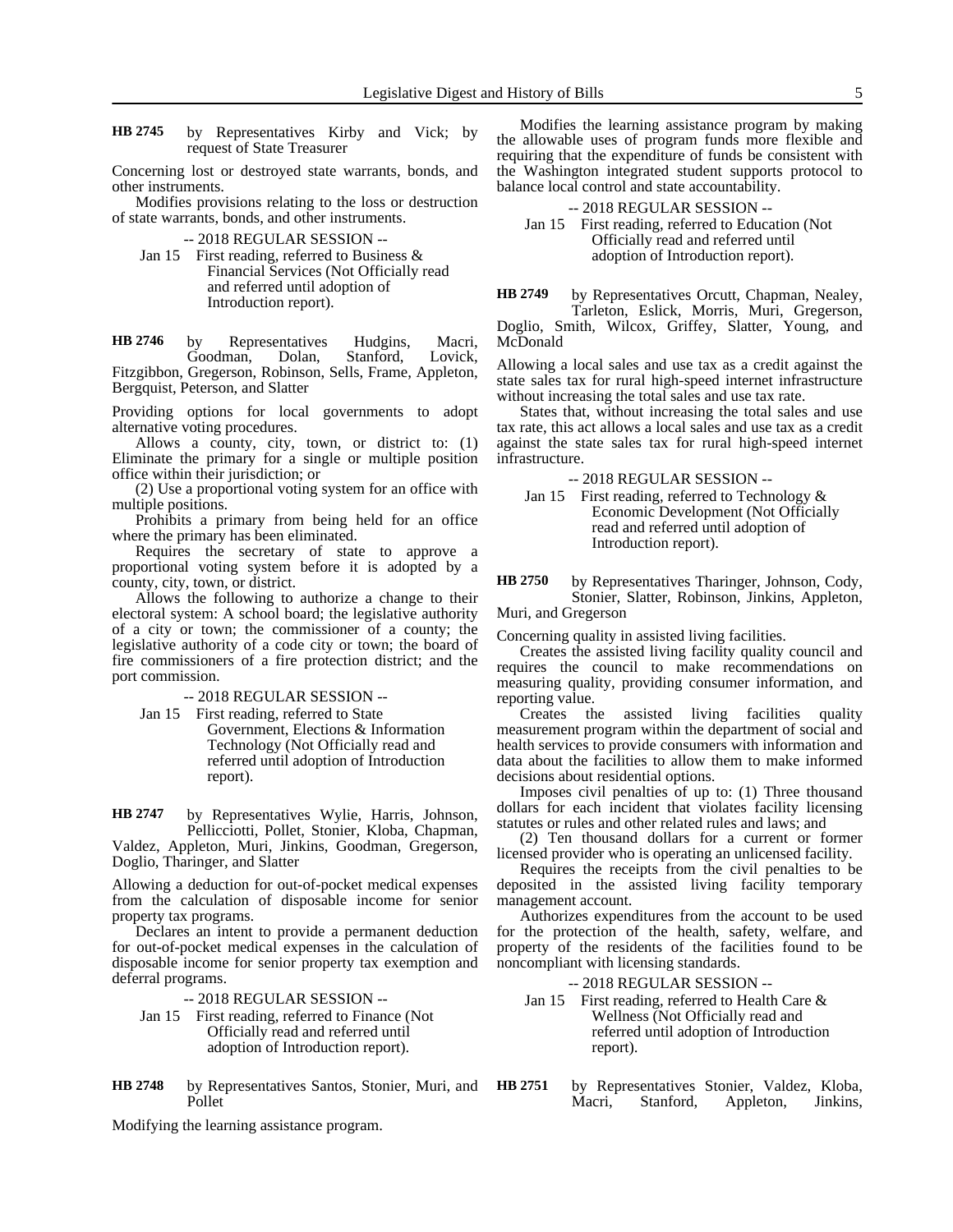Fitzgibbon, Bergquist, Goodman, Gregerson, Doglio, Pollet, and Frame

Concerning the deduction of union dues and fees.

Addresses collective bargaining agreements and the deduction of union dues and fees.

- -- 2018 REGULAR SESSION --
- Jan 15 First reading, referred to Labor & Workplace Standards (Not Officially read and referred until adoption of Introduction report).
- Jan 18 Scheduled for public hearing in the House Committee on Labor & Workplace Standards at 8:00 AM. (Subject to change)

### by Representatives Stanford and Kloba **HB 2752**

Concerning issuance of search warrants by district and municipal court judges.

Authorizes a district or municipal court judge, if the jurisdiction of a municipal court encompasses more than one county, to issue a search warrant for a person or evidence if the county in which the offense is alleged to have occurred is one of the counties encompassed within that court's jurisdiction.

- -- 2018 REGULAR SESSION --
- Jan 15 First reading, referred to Judiciary (Not Officially read and referred until adoption of Introduction report).
- Jan 18 Scheduled for executive session in the House Committee on Judiciary at 1:30 PM. (Subject to change)

by Representatives Macri, DeBolt, Caldier, Harris, Doglio, Graves, Peterson, Senn, Tarleton, Riccelli, McBride, Stonier, Tharinger, Valdez, Kloba, MacEwen, Kilduff, Jinkins, Reeves, Robinson, Cody, Stanford, Kagi, Appleton, Sawyer, Fitzgibbon, Bergquist, Goodman, Gregerson, Santos, Clibborn, Pollet, Frame, and Slatter **HB 2753**

Restricting the practice of conversion therapy.

Regulates the professional conduct of licensed health care providers with regard to performing conversion therapy on patients under age eighteen.

### -- 2018 REGULAR SESSION --

Jan 15 First reading, referred to Health Care & Wellness (Not Officially read and referred until adoption of Introduction report).

by Representatives Dent, Tarleton, Klippert, Gregerson, Hargrove, Dye, McCabe, Fey, Slatter, Springer, and Condotta **HB 2754**

Concerning the distribution of aircraft fuel tax revenue.

Requires the money collected from a consumer or user of aircraft fuel to be transmitted to the state treasurer and distributed as follows: (1) An amount equal to revenues collected from one percent of the total 6.5 percent of the use tax or the retail sales tax must be credited to the aeronautics account; and

(2) The remainder of the revenue must be credited to the state general fund.

-- 2018 REGULAR SESSION --

Jan 15 First reading, referred to Transportation (Not Officially read and referred until adoption of Introduction report).

by Representatives Stonier, Macri, Appleton, Pollet, Harris, Irwin, Sells, Condotta, Vick, **HB 2755**

Kirby, Bergquist, Gregerson, Doglio, Tharinger, and Steele

Addressing employee benefits provided by the school employees' benefits board.

Finds that school districts and educational service districts in many rural and urban areas must aggressively compete for employees and they need to offer better employee benefits and/or benefits at a lower cost to recruit and retain employees.

States that school districts and educational service districts may be exempt from the requirement to obtain employee benefits through the school employees' benefits board if certain requirements are met.

-- 2018 REGULAR SESSION --

- Jan 15 First reading, referred to Appropriations (Not Officially read and referred until adoption of Introduction report).
- by Representatives Blake, Kretz, Chapman, Steele, Condotta, Wilcox, Dent, Eslick, and **HB 2756**

Shea

Concerning a pilot program to provide wheeled all-terrain vehicle tourism routes.

Provides the authority for a limited number of wheeled all-terrain vehicle tourism routes on a pilot basis.

Allows the following counties to designate tourism routes: Okanogan, Chelan, Kittitas, Grays Harbor, Pierce, and Lewis.

Encourages a county, before proposing a combination of highway, road, trail, or other designated segments as a tourism route, to form a stakeholder group to identify potential tourism routes that would enhance travel tourism.

Requires the legislature, during the 2021 session, to review reports and consider whether to extend the program or to make the program permanent, including whether to expand the program to allow other counties to participate and to designate new routes.

-- 2018 REGULAR SESSION --

Jan 15 First reading, referred to Transportation (Not Officially read and referred until adoption of Introduction report).

by Representatives Doglio, Tharinger, Walsh, Chapman, Fitzgibbon, and Tarleton **HB 2757**

Modernizing fuel content standards and references. Revises the motor fuel quality act with regard to the modernization of fuel content standards and references.

-- 2018 REGULAR SESSION --

Jan 15 First reading, referred to Technology & Economic Development (Not Officially read and referred until adoption of Introduction report).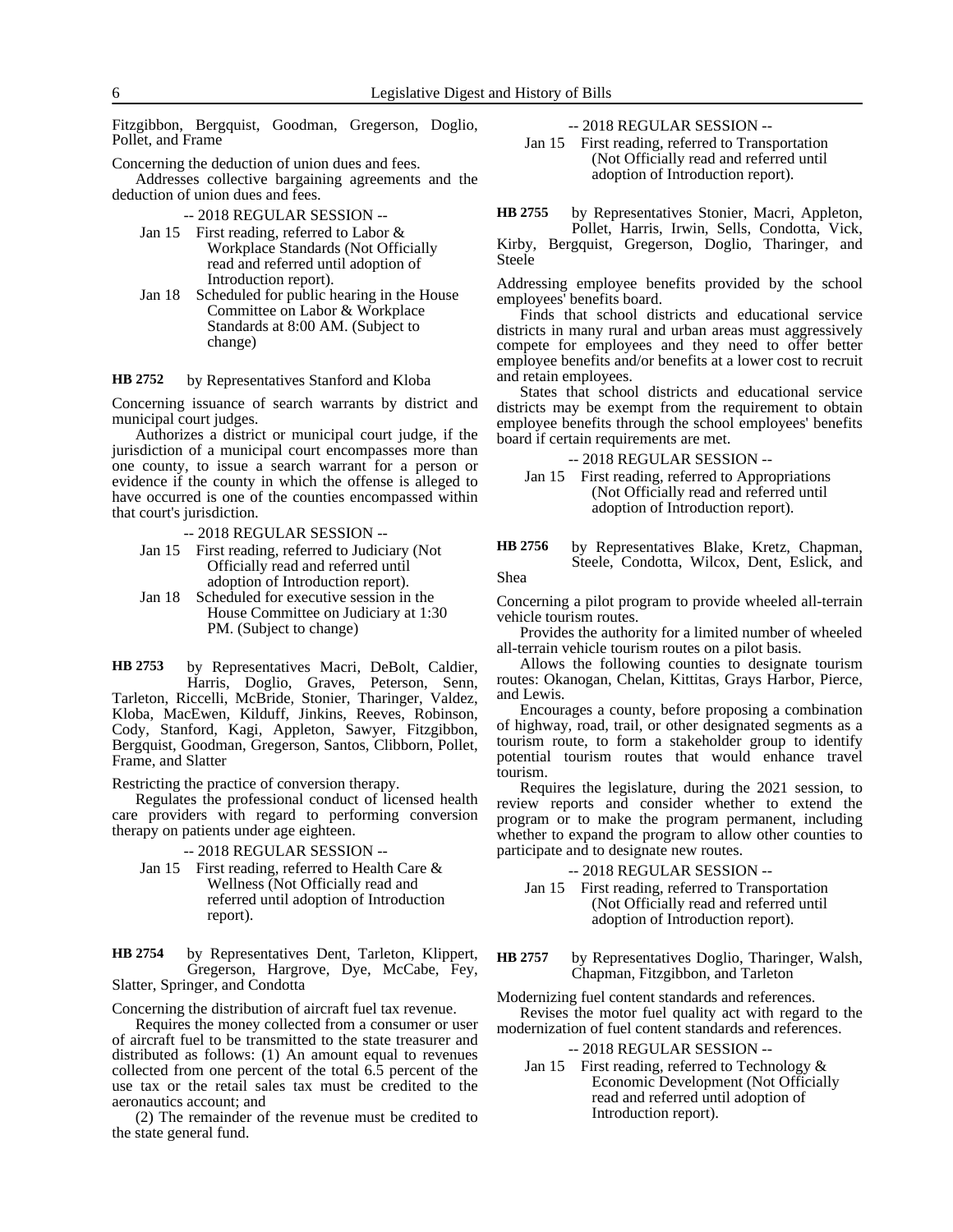by Representatives Doglio, Dolan, Stanford, Stonier, Bergquist, and Reeves **HB 2758**

Concerning diaper changing stations at restaurants.

Requires a restaurant, with an occupancy of at least sixty persons and that offers a children's menu, to install and maintain at least one diaper changing station accessible to women and one accessible to men, or one accessible to both.

-- 2018 REGULAR SESSION --

Jan 15 First reading, referred to Business & Financial Services (Not Officially read and referred until adoption of Introduction report).

by Representatives Doglio, Jinkins, Senn, Pettigrew, Dolan, Hudgins, Stanford, Chapman, Kagi, Appleton, Gregerson, Tarleton, Santos, Kilduff, Pollet, Macri, Frame, and Bergquist **HB 2759**

Establishing the Washington state women's commission.

Creates the Washington state women's commission in the office of the governor.

Requires the director of the commission to: (1) Monitor state legislation and advocate for legislation affecting women;

(2) Work with state agencies to assess programs and policies that affect women;

(3) Coordinate with the minority commissions and human rights commission to address issues of mutual concern; and

(4) Work as a liaison between the public and private sector to eliminate barriers to women's economic equity.

-- 2018 REGULAR SESSION --

- Jan 15 First reading, referred to State
- Government, Elections & Information Technology (Not Officially read and referred until adoption of Introduction report).

### by Representative Dolan **HB 2760**

Concerning presidential electors.

Requires an elector to vote for the persons nominated by the party which has nominated the elector and if he or she fails to vote for the persons nominated by the party he or she is immediately disqualified and the remaining electors shall immediately fill the vacancy.

- -- 2018 REGULAR SESSION --
- Jan 15 First reading, referred to State Government, Elections & Information Technology (Not Officially read and referred until adoption of Introduction report).

by Representatives Kagi, Griffey, Dent, Orwall, Senn, Eslick, Kilduff, Graves, Stonier, Jinkins, Tharinger, and Reeves **HB 2761**

Improving placement stability for children and youth involved with child welfare services.

Revises the juvenile court act to improve placement stability for children and youth involved with child welfare services.

-- 2018 REGULAR SESSION --

- Jan 15 First reading, referred to Early Learning & Human Services (Not Officially read and referred until adoption of Introduction report).
- Jan 19 Scheduled for public hearing in the House Committee on Early Learning & Human Services at 10:00 AM. (Subject to change)
- by Representatives Sells, McCabe, and Kilduff; by request of Department of Labor & Industries **HB 2762**

Allowing the department to use a different assumption for annual investment returns for the reserve funds for selfinsured and state fund pension claims.

Revises the state industrial insurance act to authorize the department of labor and industries to use a different assumption for annual investment returns for the reserve funds for self-insured and state fund pension claims.

-- 2018 REGULAR SESSION --

Jan 15 First reading, referred to Appropriations (Not Officially read and referred until adoption of Introduction report).

by Representatives Jenkin, Santos, Harris,<br>Hargrove, Griffey, Kilduff, McDonald, Hargrove, Griffey, Kilduff, McDonald, Johnson, Steele, Nealey, Kloba, Stonier, Muri, Senn, Gregerson, Pollet, and Slatter **HB 2763**

Concerning additional poverty-based learning assistance program allocation.

Requires each school to receive an allocation, in addition to funding allocated to provide supplemental instruction and services for students who are not meeting academic standards, based on a four-year rolling average of the per-pupil amount received by the school for all students in the school who were eligible for free and reduced-price meals in the prior four years.

-- 2018 REGULAR SESSION --

Jan 15 First reading, referred to Appropriations (Not Officially read and referred until adoption of Introduction report).

by Representatives Pollet, Griffey, Senn, Reeves, Kloba, Stanford, Kagi, Stonier, Appleton, Goodman, Gregerson, Kilduff, Doglio, Peterson, Tharinger, Frame, Slatter, and Stambaugh **HB 2764**

Concerning child care for student parents in public institutions of higher education.

Declares an intent to: (1) Improve access and completion rates of student parents enrolled in community and technical colleges by reducing existing restrictions to subsidized child care; and

(2) Address the teacher shortage by allowing students receiving working connections child care program benefits to pursue certificates and degrees in teaching, paraeducation, and early childhood education, without losing their working connections child care program benefits.

Requires the department of early learning and the department of children, youth, and families, in consultation with the state board for community and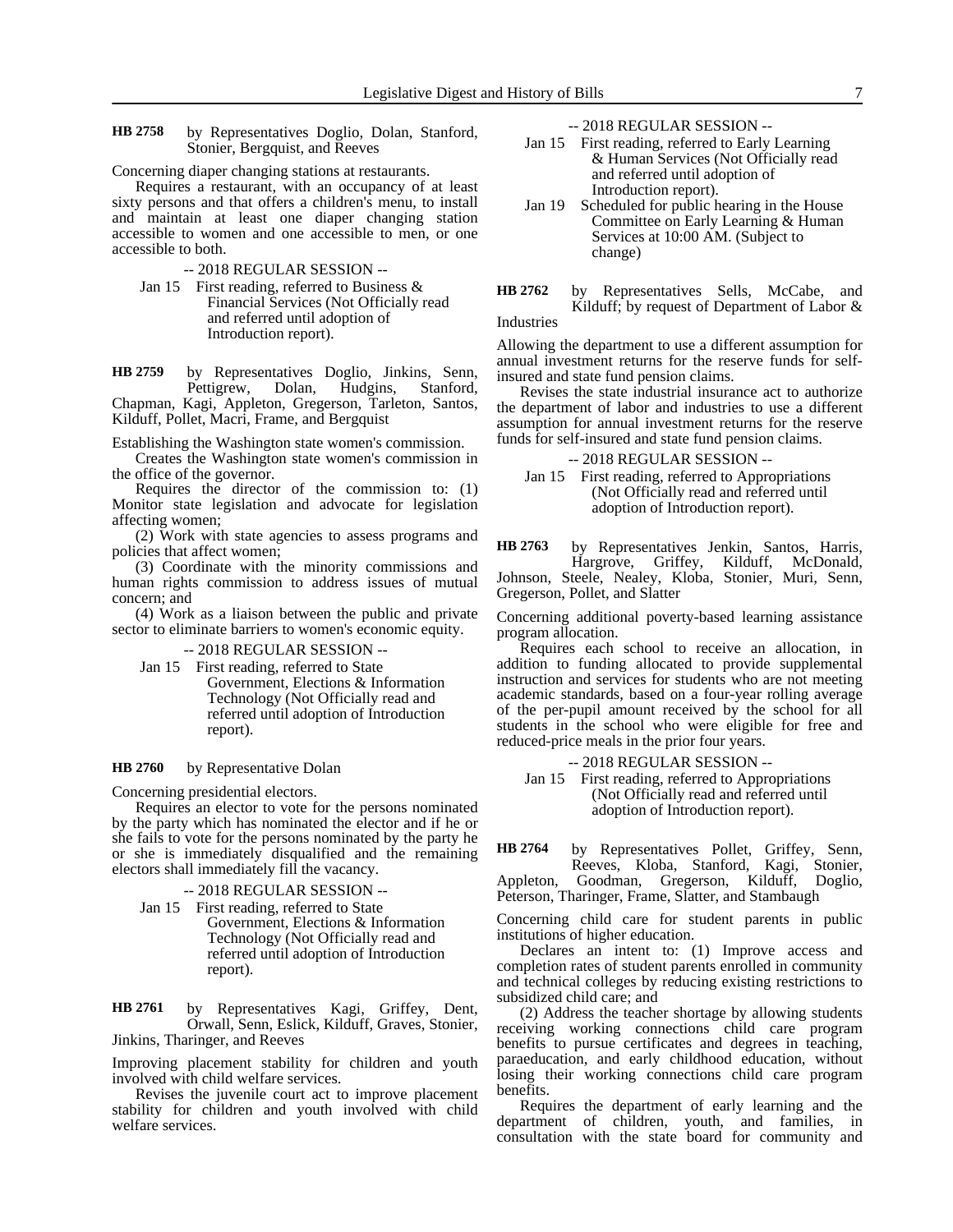technical colleges and the student achievement council, to revise rules that require applicants or consumers who are not participating in WorkFirst to work at least an average of twenty or more hours per week, or at least an average of sixteen hours or more per week in a federal or state work-study program, as a condition of receiving working connections child care program benefits.

# -- 2018 REGULAR SESSION --

Jan 15 First reading, referred to Higher Education (Not Officially read and referred until adoption of Introduction report).

by Representatives Blake, Dent, Dye, Chapman, Wylie, Sullivan, Wilcox, Kretz, Nealey, Stonier, Hargrove, Schmick, Barkis, Tharinger, Steele, and Condotta **HB 2765**

Ensuring the funding of fairs.

Requires the money received as the result of the imposition of the state retail sales tax on sales occurring during events held at fairgrounds where agricultural fairs occur, to be deposited into the fair fund.

Requires the department of revenue to notify the state treasurer when the collected money for a fiscal year is three million dollars.

-- 2018 REGULAR SESSION --

Jan 15 First reading, referred to Appropriations (Not Officially read and referred until adoption of Introduction report).

by Representatives Stanford, Sawyer, Pollet, and Appleton **HB 2766**

Concerning the certification and evidence of adequate and available water.

Addresses adequate and available water provisions in the following areas: (1) Certification and evidence of adequate and available water;

(2) Mitigation and certificates;

(3) Elements of comprehensive plans; and

(4) Creation of the watershed restoration account.

### -- 2018 REGULAR SESSION --

Jan 15 First reading, referred to Agriculture & Natural Resources (Not Officially read and referred until adoption of Introduction report).

| HB 2767 | by | Representatives                      | Ortiz-Self, | Kagi, |  |
|---------|----|--------------------------------------|-------------|-------|--|
|         |    | Appleton, Jinkins, Pollet, and Frame |             |       |  |

Concerning suspension and expulsion of students including kindergarten and early elementary school students.

Prohibits a school district from suspending or expelling a student who is enrolled in grades kindergarten through two, except for a violation of RCW 28A.600.420 (firearms on school premises, transportation, or facilities).

-- 2018 REGULAR SESSION --

Jan 15 First reading, referred to Education (Not Officially read and referred until adoption of Introduction report).

by Representatives Maycumber and Haler **HB 2768**

Ensuring that attempts to limit greenhouse gas emissions in Washington state do not make Washington's agricultural products and food processing businesses economically uncompetitive, thereby shifting emissions to jurisdictions without similar greenhouse gas policies.

Requires food processing facilities to be designated as energy intense trade-exposed industries for the purposes of policies adopted or implemented by the state that limit greenhouse gas emissions or are otherwise intended to support the achievement of certain limits.

## -- 2018 REGULAR SESSION --

Jan 15 First reading, referred to Environment (Not Officially read and referred until adoption of Introduction report).

### by Representatives Maycumber and Haler **HB 2769**

Providing regulatory relief from greenhouse gas emissions rules for producers of agricultural commodities and food products.

States that, if a rule is created that regulates greenhouse gas emissions of agricultural activities and food processing, the producers of agricultural commodities or food products may request the department of ecology to calculate greenhouse gas emissions in a comparison of a specified competitor's agricultural commodity or food product imported from out-of-state against the same type of agricultural commodity if obtained in the state.

Requires the department of commerce, in consultation with the department of ecology, transportation-industry experts, and other business-related interests, to create a greenhouse gas emissions shipping modeling tool that allows a producer of a product to estimate the amount of greenhouse gas emissions produced when importing products and goods from out-of-state locations.

# -- 2018 REGULAR SESSION --

- Jan 15 First reading, referred to Environment (Not Officially read and referred until adoption of Introduction report).
- by Representatives Kloba, Condotta, and Macri **HB 2770**

Regarding ownership of marijuana businesses.

Considers a person or entity in any of the positions in a business, as shown in section 1 (11) of this act, applying for a marijuana producer, processor, or retailer license is considered an applicant and must be named on the license.

### -- 2018 REGULAR SESSION --

Jan 15 First reading, referred to Commerce & Gaming (Not Officially read and referred until adoption of Introduction report).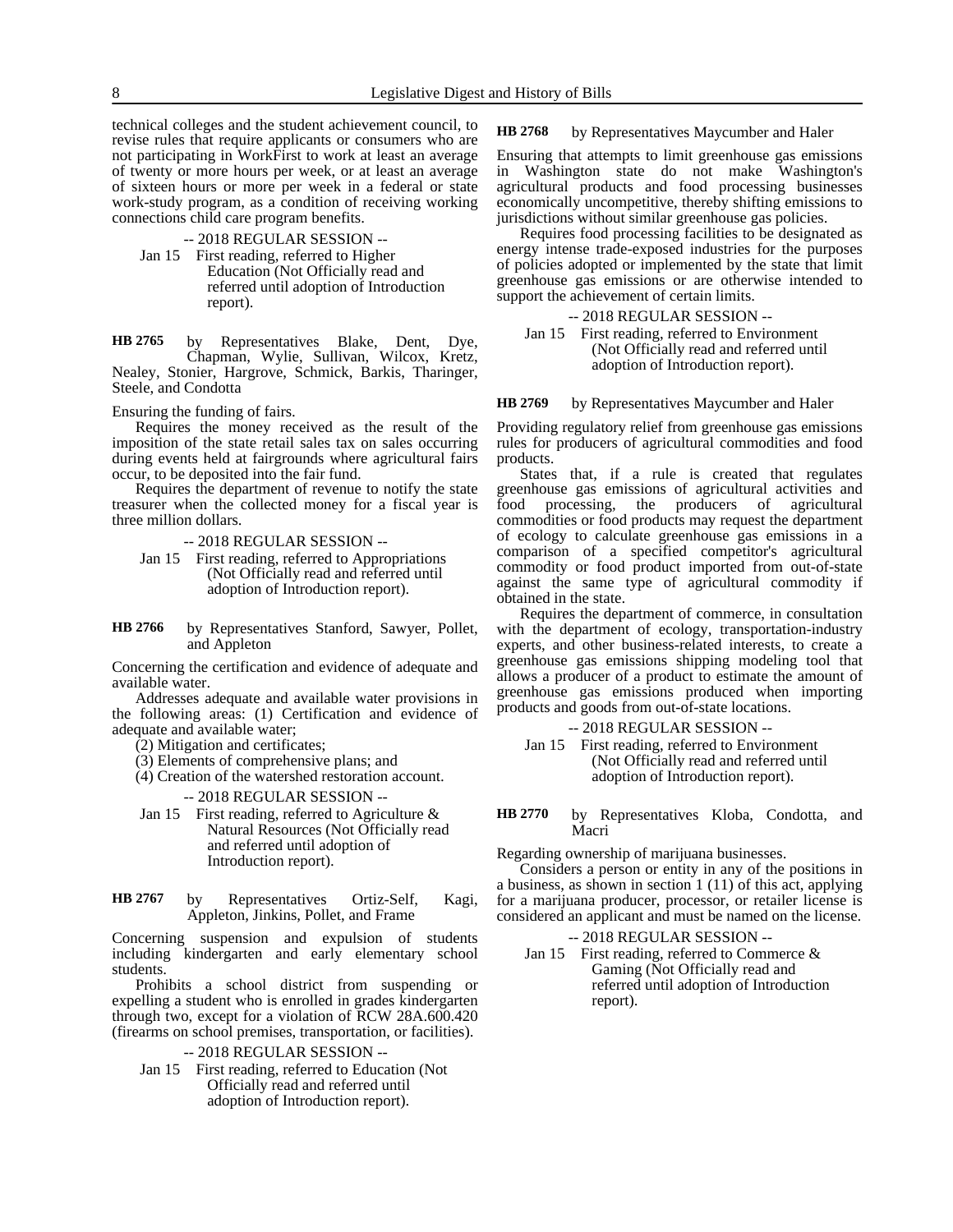### **Senate Bills**

by Senators Saldaña, Ranker, Cleveland, Rolfes, Van De Wege, McCoy, Chase, Conway, Hasegawa, and Hunt **SB 6322**

Concerning pesticide exposure and notification of certain pesticide applications.

Declares that community members should be protected from pesticide exposure and notified of certain pesticide applications to prevent unnecessary exposure.

Requires a pesticide user to provide written notice of an intended pesticide application in accordance with certain requirements.

Requires the department of health to develop a list of individuals who apply to receive notification of pesticide applications on adjacent property.

Authorizes the department of health and the department of labor and industries to investigate and assess a civil fine in accordance with administrative procedures for certain violations in this act.

Prohibits the civil fine from exceeding seven thousand five hundred dollars.

-- 2018 REGULAR SESSION --

Jan 12 First reading, referred to Energy, Environment & Technology.

by Senators Hobbs and Brown **SB 6323**

Extending the business and occupation tax exemption for amounts received as credits against contracts with or funds provided by the Bonneville power administration and used for low-income ratepayer assistance.

Exempts, until January 1, 2029, business and occupation taxes on amounts received by a person in the form of credits against power contracts with the Bonneville power administration, or funds provided by the Bonneville power administration, for the purpose of implementing energy conservation programs or demandside management programs, as long as the amount that would otherwise be owed is used for purposes of lowincome ratepayer assistance.

-- 2018 REGULAR SESSION --

Jan 12 First reading, referred to Energy, Environment & Technology.

### by Senators Angel and Takko **SB 6324**

Concerning the destruction of court exhibits by county clerks.

Authorizes a county clerk to, at any time more than ten years after a hearing in an action, apply to the superior court for an order authorizing destruction of court recordings and reporters' notes.

### -- 2018 REGULAR SESSION --

- Jan 12 First reading, referred to Law & Justice.
- Jan 22 Scheduled for public hearing in the Senate Committee on Law & Justice at 10:00 AM. (Subject to change)

by Senators McCoy, Palumbo, Takko, Hunt, Chase, and Sheldon; by request of Department of Ecology **SB 6325**

Concerning wastewater operator certifications.

Addresses the establishment and collection of fees for the issuance and renewal of wastewater treatment plant operator certificates by the department of ecology.

Requires the department of ecology to: (1) Conduct a workload analysis and prepare a biennial budget estimate for the wastewater treatment plant operator certification program; and

(2) Assess and collect fees from wastewater treatment plant operators at a level that recovers the costs identified in its biennial operating budget.

-- 2018 REGULAR SESSION --

- Jan 12 First reading, referred to Energy, Environment & Technology.
- Jan 18 Scheduled for executive session in the Senate Committee on Energy and Environment & Technology at 10:00 AM. (Subject to change)

by Senators Conway, Keiser, and Saldaña **SB 6326**

Establishing maritime Puget Sound regional prevailing wages.

Requires all data collected by the department of labor and industries, for establishing the shipbuilding and ship repair prevailing rate of wage, in Clallam, Jefferson, Kitsap, Mason, Thurston, Pierce, King, Snohomish, Skagit, Whatcom, Island, and San Juan counties to be used to establish the maritime Puget Sound regional rate using the collective data from these counties.

Requires the survey data to be recalculated and republished in the next semiannual wage publication for any newly established rates for shipbuilding and ship repair established before the effective date of this act.

-- 2018 REGULAR SESSION --

- Jan 12 First reading, referred to Labor & Commerce.
- Jan 25 Scheduled for public hearing in the Senate Committee on Labor & Commerce at 1:30 PM. (Subject to change)

### by Senators Keiser, Conway, and Miloscia **SB 6327**

Concerning plumbing.

Revises the plumbing statutes.

Addresses administrators who manage the plumbing business and the plumbers; master plumbers; master journey level plumbers; master specialty plumbers; and plumbing contractors.

-- 2018 REGULAR SESSION --

Jan 12 First reading, referred to Labor & Commerce.

### by Senators Angel and Wagoner **SB 6328**

Defining best available science for the purposes of designating fish and wildlife habitat conservation areas.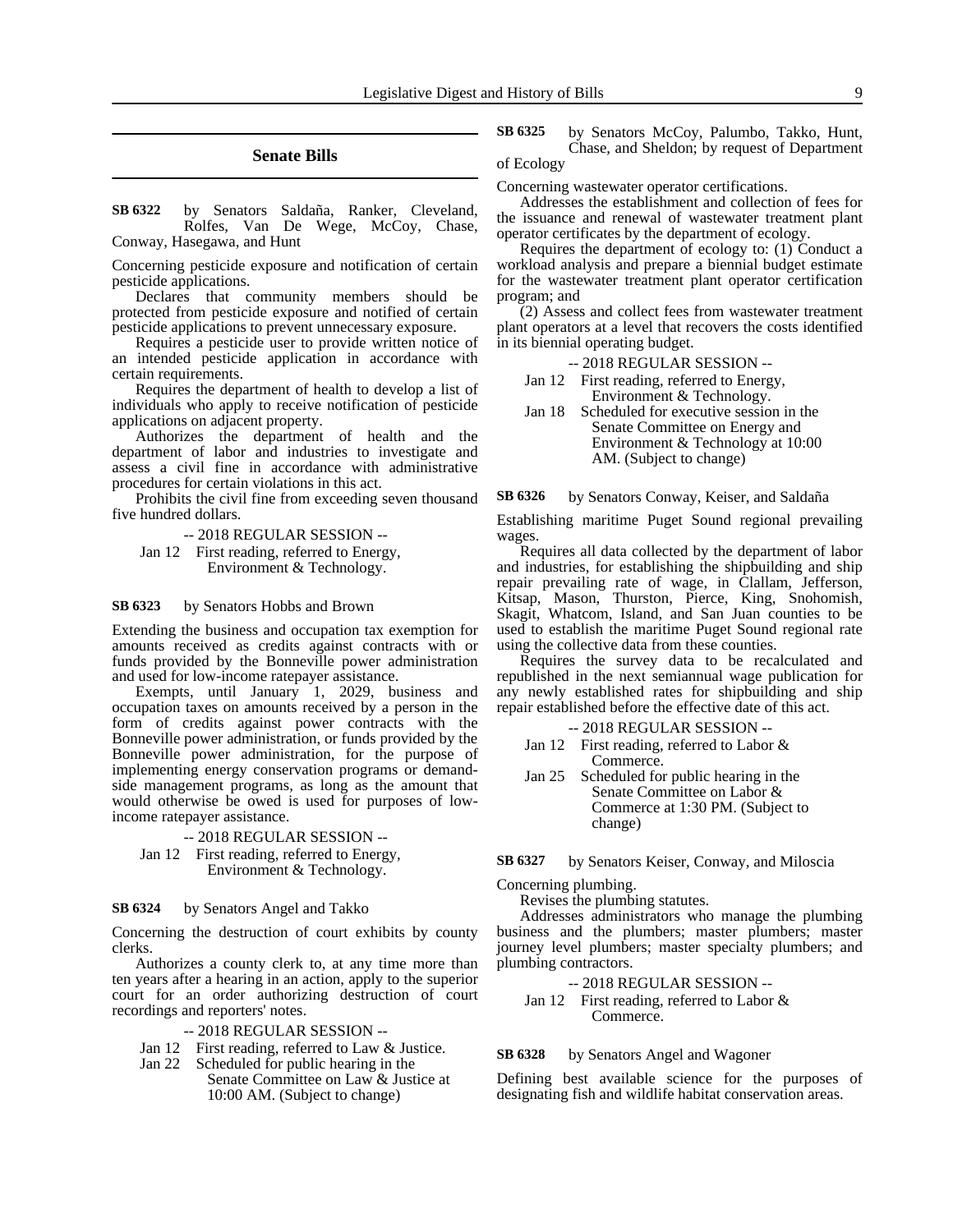Provides a definition for "best available science" for purposes of designating fish and wildlife habitat conservation areas.

Authorizes counties and cities, in designating fish and wildlife habitat conservation areas, to designate areas for species proven by best available science, including population benchmarks and other relevant data, to exist within that jurisdiction.

- -- 2018 REGULAR SESSION --
- Jan 12 First reading, referred to Local Government.
- Jan 25 Scheduled for public hearing in the Senate Committee on Local Government at 1:30 PM. (Subject to change)

### by Senators Takko, Angel, and Chase **SB 6329**

Clarifying the authority and procedures for contracting by public port districts.

Allows a port district to construct a public work, by contract, without calling for bids if the estimated cost of the work or improvement, including cost of materials, supplies, and equipment, will not exceed the sum of forty thousand dollars.

-- 2018 REGULAR SESSION --

- Jan 12 First reading, referred to Local Government.
- Jan 23 Scheduled for public hearing in the Senate Committee on Local Government at 1:30 PM. (Subject to change)
- by Senators Hobbs and King; by request of Department of Licensing **SB 6330**

Concerning medical certificate requirements for applicants and holders of commercial drivers' licenses and commercial learners' permits.

Modifies the uniform commercial driver's license act with regard to: Medical certificate requirements for applicants and holders; traffic infractions for licensees while being downgraded for not maintaining a current medical certificate; excepted or nonexcepted intrastate and excepted or nonexcepted interstate; and revision of the definition of "nonexcepted intrastate" and "excepted intrastate," relating to obtaining a certificate and wishing to maintain a CDL or CLP but not operate a commercial motor vehicle without changing his or her selfcertification type.

Requires the department of licensing, upon receiving an electronic copy of a certificate from the federal motor carrier safety administration, to post the status on the CDLIS driver record.

-- 2018 REGULAR SESSION --

- Jan 12 First reading, referred to Transportation.
- Jan 23 Scheduled for public hearing in the Senate Committee on Transportation at 3:30 PM. (Subject to change)

by Senators Conway and Wilson **SB 6331**

Concerning gambling addiction.

Requires the gambling commission to adopt rules establishing a self-exclusion program for problem and pathological gamblers which must include the following: (1) A process for a person who believes he or she is or may be a problem or pathological gambler to voluntarily exclude themselves from gambling at all gambling establishments licensed by the commission; and

(2) A process for casinos owned or operated by Indian tribes or tribal enterprises to voluntarily participate in the self-exclusion program, so that a person who is or may be a problem or pathological gambler may self-exclude themselves from gambling at all casinos and state-licensed gambling establishments in the state.

Exempts the following from public inspection and copying under the public records act: Information submitted by a person to the state, either directly or through a state-licensed gambling establishment or casino owned or operated by an Indian tribe or tribal enterprise, as part of the self-exclusion program.

-- 2018 REGULAR SESSION --

Jan 12 First reading, referred to Labor & Commerce.

by Senators Fortunato, Hunt, Kuderer, Zeiger, Miloscia, and Saldaña **SB 6332**

Reestablishing the productivity board.

Addresses the productivity board.

Requires the composition of the board to be completed by July 31, 2018.

Requires the board to prepare a topical list of the productivity awards granted and disseminate this information to the legislature and all state government agencies that may be able to adapt them to their procedures.

Provides amounts for cash awards.

-- 2018 REGULAR SESSION --

- Jan 12 First reading, referred to State Government, Tribal Relations & Elections.
- Jan 24 Scheduled for public hearing in the Senate Committee on State Government and Tribal Relations & Elections at 8:00 AM. (Subject to change)
- Jan 26 Scheduled for executive session in the Senate Committee on State Government and Tribal Relations & Elections at 8:00 AM. (Subject to change)
- by Senators Ranker, Chase, Sheldon, Hobbs, Rivers, Short, and Saldaña; by request of Department of Ecology **SB 6333**

Concerning the use of antifouling paints on recreational water vessels.

Declares an intent to encourage the development of safer alternatives to traditional antifouling paints and coatings on recreational water vessels.

- -- 2018 REGULAR SESSION --
- Jan 12 First reading, referred to Energy, Environment & Technology.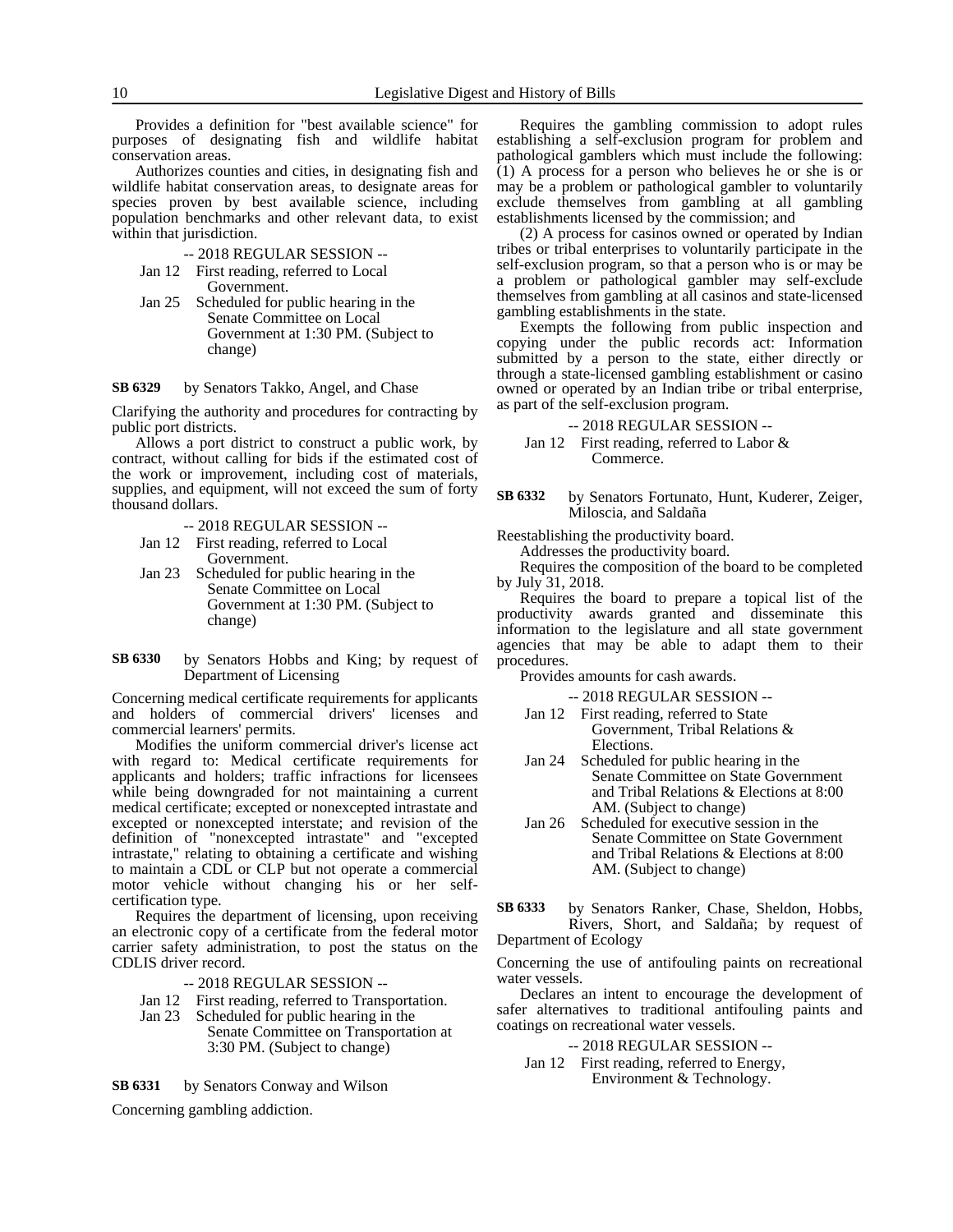by Senators Dhingra, Angel, and Darneille; by request of Department of Social and Health **SB 6334**

Services

Concerning implementation of mandatory provisions of the federal rule on flexibility, efficiency, and modernization in child support enforcement programs regarding health care coverage.

Revises provisions related to child support enforcement programs regarding health care coverage.

-- 2018 REGULAR SESSION --

Jan 12 First reading, referred to Law & Justice.<br>Jan 25 Scheduled for public hearing in the

Scheduled for public hearing in the Senate Committee on Law & Justice at 10:00 AM. (Subject to change)

by Senators Hobbs and Saldaña **SB 6335**

Creating a fossil fuel carbon pollution tax.

Imposes a fossil fuel carbon pollution tax on the carbon content of fossil fuels extracted, manufactured, or introduced into the state.

Requires the department of revenue to: (1) Calculate the carbon content of fossil fuels, in consultation with the department of ecology; and

(2) If practical, integrate the administration and collection of the fossil fuel carbon pollution taxes with the administration and collection of other taxes imposed on the taxpayer.

Exempts certain fossil fuels from the tax.

Creates the carbon pollution revenues account.

Requires the joint legislative audit and review committee, in consultation with the department of revenue, the department of commerce, and the department of ecology, to conduct a review of the imposed tax which will be submitted to the governor and the appropriate legislative committees.

-- 2018 REGULAR SESSION --

Jan 12 First reading, referred to Energy, Environment & Technology.

by Senators Baumgartner, Kuderer, and Hasegawa **SB 6336**

Concerning interscholastic activities and basketball tournaments.

Addresses the Washington interscholastic activities association and voluntary nonprofit entities with authority over interschool athletic and extracurricular activities for students.

Requires a voluntary nonprofit entity to submit an annual report to the office of the superintendent of public instruction on student appeal determinations, assets, and financial receipts and disbursements.

Subjects the rules and policies adopted and applied by the entity to annual review and approval of the office.

States the requirements for championship elimination basketball tournaments held by the Washington interscholastic activities association or voluntary nonprofit entity.

-- 2018 REGULAR SESSION --

Jan 12 First reading, referred to Early Learning & K-12 Education.

by Senators Van De Wege, Cleveland, King, Rivers, Palumbo, and Conway **SB 6337**

Updating the medicaid payment methodology for contracted assisted living, adult residential care, and enhanced adult residential care.

Requires the department of social and health services, beginning July 1, 2019, to adopt a data-driven medicaid payment methodology for contracted assisted living, adult residential care, and enhanced adult residential care; and beginning July 1, 2019, payments for these contracts must be based on the new methodology.

-- 2018 REGULAR SESSION --

Jan 12 First reading, referred to Health & Long Term Care.

by Senators Keiser, Fain, Liias, Chase, Conway, and Saldaña; by request of Employment Security Department **SB 6338**

Making technical corrections to the family and medical leave program.

Makes no substantive changes; only makes technical corrections to the family and medical leave program.

| $-2018$ REGULAR SESSION $-$                  |  |
|----------------------------------------------|--|
| Jan 12 First reading, referred to Labor $\&$ |  |
| Commerce.                                    |  |

Jan 17 Public hearing in the Senate Committee on Labor & Commerce at 1:30 PM.

by Senators Keiser, Hasegawa, King, Conway, Ranker, Saldaña, and Wellman; by request of Employment Security Department **SB 6339**

Clarifying hours and wages for education employee compensation claims.

Modifies the employment security act to clarify the hours and wages for education employee compensation claims.

-- 2018 REGULAR SESSION --

- Jan 12 First reading, referred to Labor & Commerce.
- Jan 17 Public hearing in the Senate Committee on Labor & Commerce at 1:30 PM.

by Senators Conway, Bailey, Hobbs, Walsh, **SB 6340**

Hasegawa, Hunt, Mullet, Keiser, Palumbo, and Saldaña; by request of Select Committee on Pension **Policy** 

Providing a benefit increase to certain retirees of the public employees' retirement system plan 1 and the teachers' retirement system plan 1.

Requires the beneficiaries who are receiving a monthly benefit from the teachers' retirement system plan 1 or the public employees' retirement system plan 1 to receive an increase to their monthly benefit of three percent multiplied by the beneficiaries' monthly benefit, not to exceed sixty-two dollars and fifty cents.

- -- 2018 REGULAR SESSION --
- Jan 12 First reading, referred to Ways & Means.<br>Jan 23 Scheduled for public hearing in the
	- Scheduled for public hearing in the Senate Committee on Ways & Means at 3:30 PM. (Subject to change)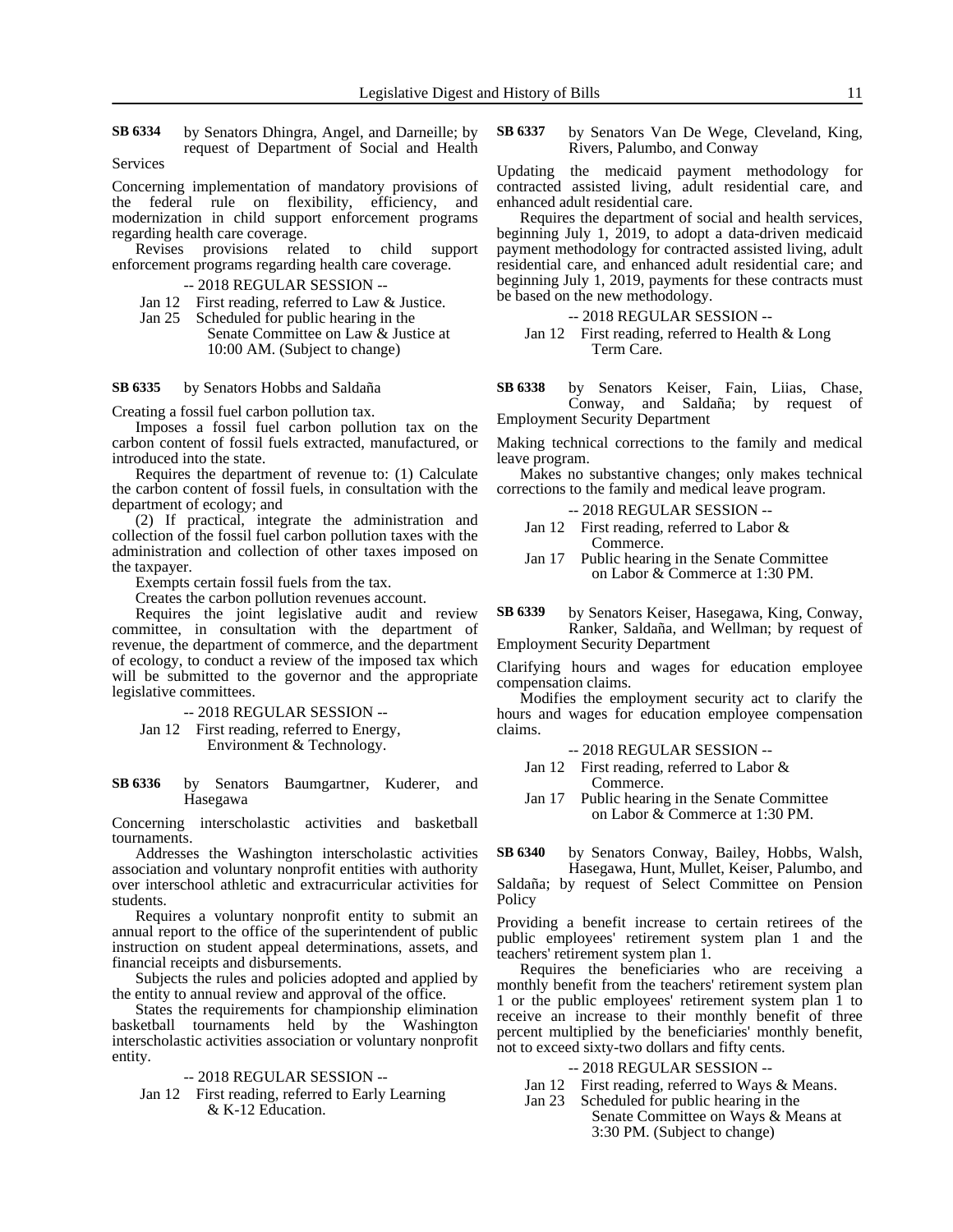by Senators Miloscia and Palumbo **SB 6341**

Concerning government performance and accountability. Establishes the performance management act.

Creates the office of performance management, in the office of the governor, with the goal of developing and implementing documented world-class lean performance management systems that can be duplicated in all other states.

-- 2018 REGULAR SESSION --

Jan 12 First reading, referred to State Government, Tribal Relations & Elections.

#### by Senators Miloscia and Palumbo **SB 6342**

Concerning state budgeting through zero-based budget reviews.

Establishes the zero-based budget review process to provide more thorough analysis of the programs and services provided by state agencies and to better prioritize the expenditure of public resources.

-- 2018 REGULAR SESSION --

Jan 12 First reading, referred to Ways & Means.

by Senators Brown, Keiser, Hasegawa, Palumbo, and Saldaña **SB 6343**

Establishing the healthy energy workers task force.

Creates the healthy energy workers task force to develop recommendations for successfully diagnosing and treating diseases or other health problems experienced by workers, including contractors and subcontractors, who have performed work for the United States at the Hanford site.

Requires the University of Washington, through the center of excellence for chemically related illness at Harborview Medical Center, and the department of labor and industries, to provide administrative support to the task force, including making arrangements for the inaugural and subsequent meetings of the task force.

-- 2018 REGULAR SESSION --

- Jan 12 First reading, referred to Labor & Commerce.
- Jan 22 Scheduled for public hearing in the Senate Committee on Labor & Commerce at 1:30 PM. (Subject to change)

by Senators O'Ban, Mullet, Wilson, Takko, Padden, Palumbo, Angel, Darneille, and Hasegawa **SB 6344**

Creating a program for the reinstatement of driving privileges that are suspended because of failure to pay a traffic infraction.

States that the legislature creates a program to provide a path for the reinstatement of driving privileges that are suspended because of failure to pay a traffic infraction.

-- 2018 REGULAR SESSION --

Jan 12 First reading, referred to Law & Justice.

by Senators Billig, Carlyle, Ranker, Van De Wege, Chase, Darneille, Hasegawa, Hunt, Keiser, Palumbo, and Rolfes **SB 6345**

Concerning the use of hydraulic fracturing in the exploration for and production of oil and natural gas.

Imposes a moratorium, until December 31, 2028, on the use of hydraulic fracturing in the exploration for and production of oil and natural gas.

Requires the department of natural resources to: (1) Conduct a literature review of existing scientific research examining the use of hydraulic fracturing in the exploration for and production of oil and natural gas; and

(2) In consultation with the department of ecology, federal agencies, and other interested parties, assess the potential use of hydraulic fracturing in the state and analyze hydraulic fracturing research.

-- 2018 REGULAR SESSION --

Jan 12 First reading, referred to Agriculture, Water, Natural Resources & Parks.

### by Senator Takko **SB 6346**

Allowing the sale of wine by snack bar license holders. Allows a snack bar licensee to sell wine by the glass at retail for consumption upon the premises.

-- 2018 REGULAR SESSION --

Jan 12 First reading, referred to Labor & Commerce.

### by Senators Wagoner, Fortunato, Honeyford, Palumbo, Mullet, and Rivers **SB 6347**

Expanding the property tax exemption for new and rehabilitated multiple-unit dwellings in urban centers.

Extends the property tax exemption for new and rehabilitated multifamily housing to increase the number of affordable housing units for low to moderate-income residents in certain urban growth areas.

-- 2018 REGULAR SESSION --

- Jan 12 First reading, referred to Economic Development & International Trade.
- Jan 18 Scheduled for public hearing in the Senate Committee on Economic Development & International Trade at 8:00 AM. (Subject to change)

by Senators Brown, Honeyford, and Angel **SB 6348**

Concerning the licensing of marijuana businesses that are located in close proximity to playgrounds, child care centers, and preschools.

Expands the definitions of playground and child care center with regard to buffer distance requirements of statelicensed marijuana businesses.

-- 2018 REGULAR SESSION -- Jan 12 First reading, referred to Labor & Commerce.

by Senators Brown, Honeyford, Angel, and Conway **SB 6349**

Concerning the renewal of real estate appraiser certificates, licenses, and registrations.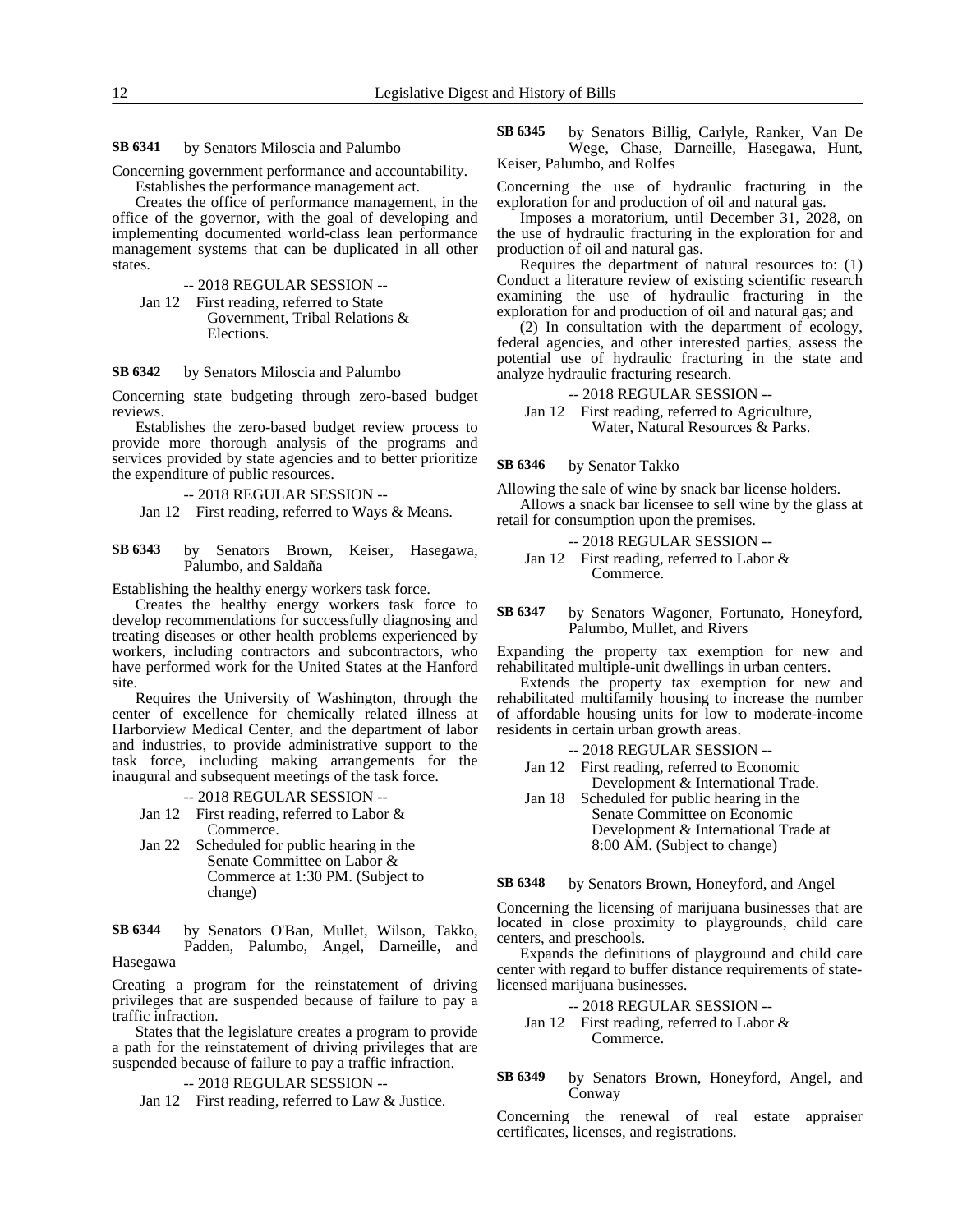Revises the certified real estate appraiser act.

Requires the director of the department of licensing to: (1) If a person's certificate, license, or registration is not renewed within one year after the expiration date, place the certificate, license, or registration in inactive status; and

(2) Cancel a certificate, license, or registration that is not renewed or reinstated within five years after the date of expiration.

-- 2018 REGULAR SESSION --

Jan 12 First reading, referred to Labor & Commerce.

### by Senators Brown and Honeyford **SB 6350**

Promoting renewable energy by advancing the development of geothermal resources.

Advances the development of geothermal resources by improving policies relating to: (1) The publication of data on geothermal resources;

(2) Geothermal resources exploration;

(3) Permitting processes for geothermal power facilities; and

(4) Research.

-- 2018 REGULAR SESSION --

- Jan 12 First reading, referred to Energy, Environment & Technology.
- by Senators Van De Wege, Chase, and Keiser; by request of Health Care Authority **SB 6351**

Authorizing the health care authority to require fingerprint-based background checks and conviction record checks for the nonemergency medical transportation program.

Requires the director of the state health care authority to, in order to determine the character, competence, and suitability of an applicant or service provider to have unsupervised access to the vulnerable population, require a fingerprint-based background check through both the Washington state patrol and the federal bureau of investigation any time services are to be provided under the nonemergency medical transportation program.

Requires the Washington state patrol to furnish a transcript of a conviction record pertaining to a person for whom the state patrol or federal bureau of investigation has a record upon the written request of the state health care authority for the purpose of protecting the vulnerable population served by the nonemergency medical transportation program.

-- 2018 REGULAR SESSION --

Jan 12 First reading, referred to Health & Long Term Care.

by Senator Nelson; by request of Office of Financial Management **SB 6352**

Modifying provisions relating to funding fully the state's program of basic education.

Addresses the full funding of the state's program of basic education.

-- 2018 REGULAR SESSION --

Jan 12 First reading, referred to Ways & Means.

by Senators Hunt, Billig, Kuderer, Saldaña, Conway, Carlyle, Hasegawa, Dhingra, McCoy, Nelson, Mullet, Liias, Rolfes, Hobbs, Keiser, Cleveland, Chase, Darneille, Frockt, Palumbo, Van De Wege, Ranker, Wellman, Takko, and Pedersen; by request of Governor Inslee **SB 6353**

Concerning procedures in order to automatically register citizens to vote.

Establishes the automatic voter registration act of 2018.

Increases the opportunity to register to vote for qualified persons by expanding the voter registration process with: (1) Automatic voter registration for enhanced driver's license; and

(2) Automatic voter registration at qualified voter registration agencies.

Requires a person born in the state, whose certificate of birth is filed with the state registrar of vital statistics after January 1, 2002, to be preregistered to vote.

Requires the legislature to convene a task force on voter registration to facilitate the implementation and administration of the mandated automatic voter registration. Expires June 30, 2019.

Requires the office of the secretary of state to conduct a study and prepare recommendations for creating an automatic voter registration process for recently naturalized citizens who reside within the state. Expires June 30, 2019.

Exempts the following from public inspection and copying under the public records act: Information maintained in the pending voter registration database.

-- 2018 REGULAR SESSION --

- Jan 12 First reading, referred to State Government, Tribal Relations & Elections.
- Jan 17 Public hearing in the Senate Committee on State Government and Tribal Relations & Elections at 8:00 AM.
- Jan 19 Scheduled for executive session in the Senate Committee on State Government and Tribal Relations & Elections at 8:00 AM. (Subject to change)

#### by Senator Ericksen **SB 6354**

Allowing counties to request ferry capital improvement funds without creating ferry districts.

Prohibits a county, that is making a request for county ferry capital improvement funds, from being required to create a ferry district as a condition of eligibility for the funding.

- -- 2018 REGULAR SESSION --
- 
- Jan 12 First reading, referred to Transportation.<br>Jan 23 Scheduled for public hearing in the Scheduled for public hearing in the Senate Committee on Transportation at 3:30 PM. (Subject to change)

### by Senator Ericksen **SB 6355**

Providing limitations on state revenue.

Declares an intent to: (1) Establish a limitation that will assure that the growth rate of state revenue collections does not exceed an established percentage of the economy as represented by total state personal income; and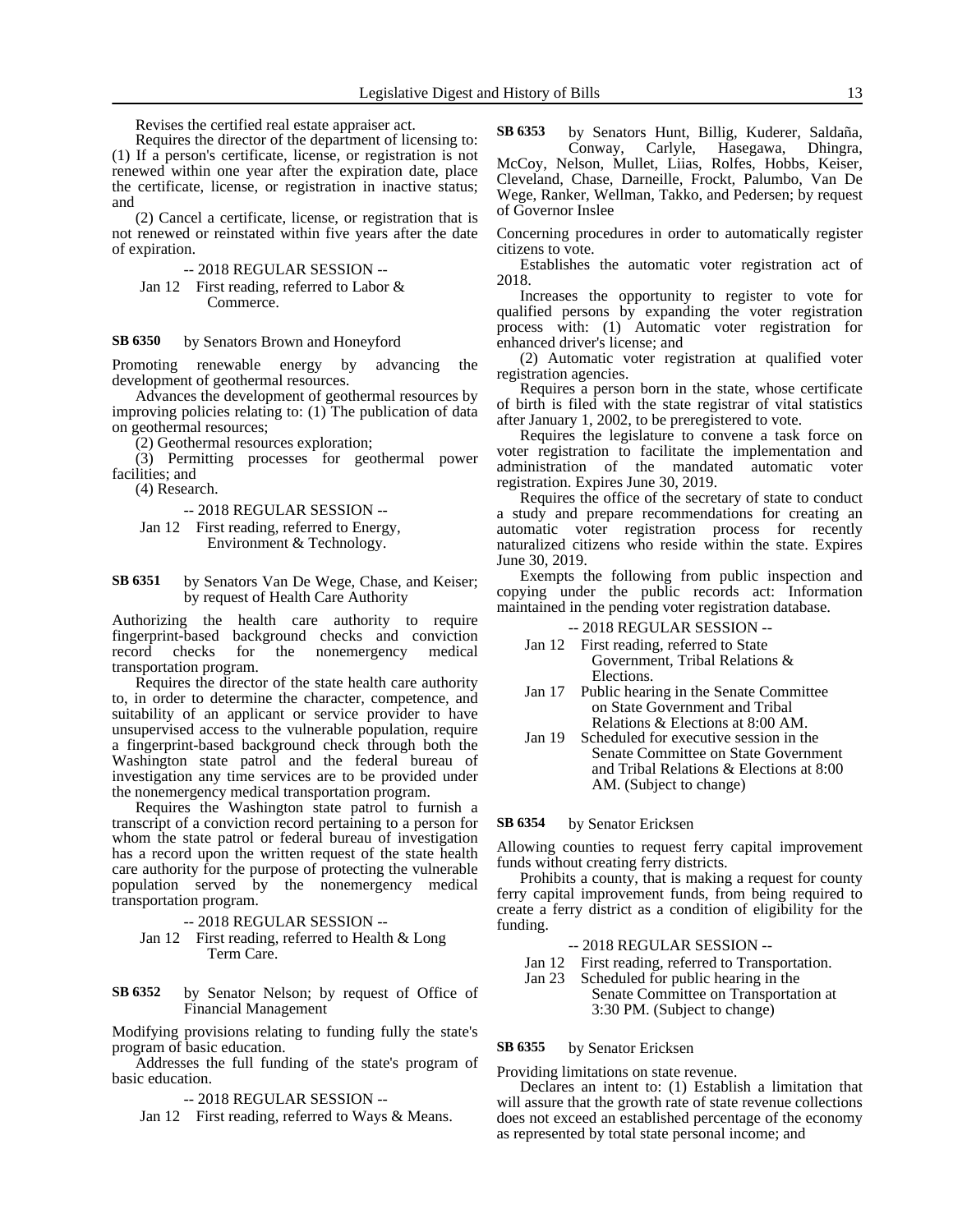(2) Reaffirm that the state shall not impose on a political subdivision of the state the responsibility for new programs, programs previously offered by the state, or increased levels of service unless the costs of these programs or services are paid or reimbursed by the state.

Changes the name of the "taxpayer protection act" to the "state revenue collection limitation act," for purposes of chapter 43.135 RCW (state expenditures limitations).

### -- 2018 REGULAR SESSION --

Jan 12 First reading, referred to Ways & Means.

### by Senators Rolfes and Honeyford **SB 6356**

Prohibiting the operation of unmanned aircraft over certain facilities.

Designates a person as guilty of the prohibited operation of an unmanned aircraft if he or she intentionally or knowingly: (1) Operates an unmanned aircraft over a critical infrastructure facility and the aircraft is less than four hundred feet above ground level;

(2) Allows an unmanned aircraft to make contact with a critical infrastructure facility; or

(3) Allows an unmanned aircraft to come within a distance of a critical infrastructure facility that is close enough to interfere with the operations of or cause a disturbance to the facility.

-- 2018 REGULAR SESSION --

Jan 12 First reading, referred to Law & Justice.

### by Senator O'Ban **SB 6357**

Concerning waivers of required ballot box placements.

Authorizes the county auditor to seek a waiver from ballot box siting requirements.

Requires the waiver request to be submitted in any form and manner as the secretary of state may establish by rule.

Authorizes the secretary of state to request information regarding the request that may be helpful in determining whether to approve a waiver and must approve or disapprove the request within sixty days of receiving it.

Prohibits the secretary of state from issuing a waiver that would result in fewer than one ballot drop box per fifteen thousand registered voters in a county.

-- 2018 REGULAR SESSION --

Jan 12 First reading, referred to State Government, Tribal Relations & Elections.

### by Senator O'Ban **SB 6358**

Concerning certificate of need requirements.

Eliminates certificate of need requirements for kidney disease treatment centers.

-- 2018 REGULAR SESSION --

Jan 12 First reading, referred to Health & Long Term Care.

### by Senator O'Ban **SB 6359**

Concerning limiting and clarifying the legal requirements for the conditional release of sexually violent predators to a less restrictive environment.

Modifies sexually violent predator provisions with regard to the limitations and clarification of the legal requirements for the conditional release to a less restrictive environment.

### -- 2018 REGULAR SESSION --

- Jan 12 First reading, referred to Human Services & Corrections.
- by Senators O'Ban, Darneille, Zeiger, Walsh, Brown, Keiser, and Hasegawa **SB 6360**

Improving transition planning for students in special education who meet criteria for services from the developmental disabilities administration.

Improves transition planning for students in special education who meet criteria for services from the department of social and health services developmental disabilities administration.

-- 2018 REGULAR SESSION --

- Jan 12 First reading, referred to Human Services & Corrections.
- Jan 15 Public hearing in the Senate Committee on Human Services & Corrections at 1:30 PM.
- by Senators Billig, Baumgartner, Conway, Short, and Darneille **SB 6361**

Authorizing certain cities to establish a limited exemption from local property taxes to encourage redevelopment of vacant lands in urban areas.

Encourages the redevelopment of vacant or undeveloped land in targeted urban areas to increase employment opportunities for family living wage jobs and help accomplish the planning goals of cities in the state.

Allows the legislative authorities of certain cities to authorize an ad valorem tax exemption for the value of new construction within the city if the legislative authority finds that there are both significant areas of vacant or undeveloped land and insufficient family living wage jobs for its wage earning population in areas proximate to the vacant or undeveloped land.

-- 2018 REGULAR SESSION --

- Jan 12 First reading, referred to Economic Development & International Trade.
- by Senators Wellman, Rolfes, and Billig; by request of Superintendent of Public Instruction **SB 6362**

Modifying basic education provisions.

Modifies provisions regarding basic education funding.

-- 2018 REGULAR SESSION --

- Jan 12 First reading, referred to Early Learning & K-12 Education.
- Jan 22 Scheduled for public hearing in the Senate Committee on Early Learning & K-12 Education at 1:30 PM. (Subject to change)